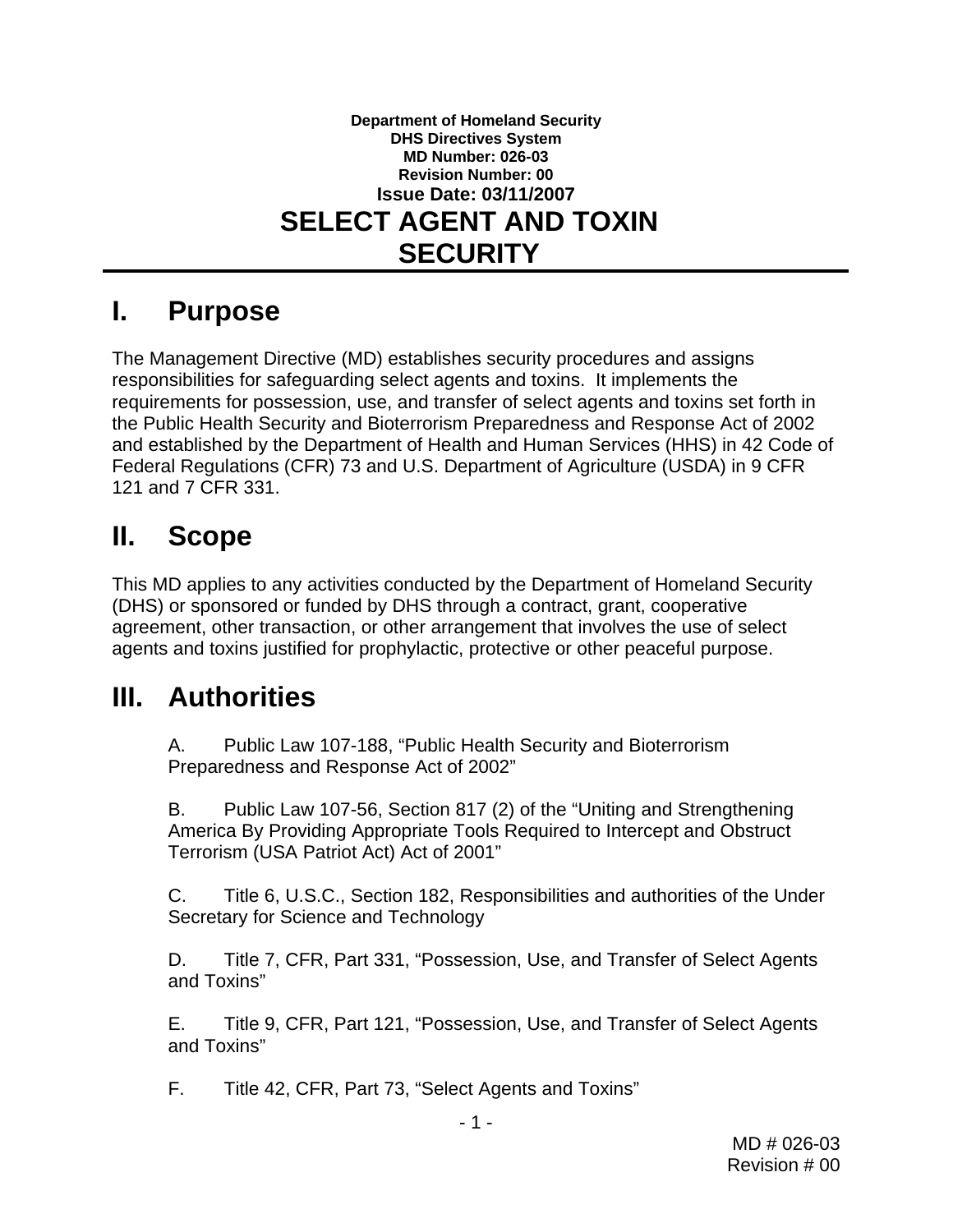# **IV. Definitions**

A. *Biological Agents*: Any microorganism (including, but not limited to, bacteria, viruses, fungi, rickettsiae, or protozoa) or infectious substance, or any naturally occurring, bioengineered, or synthesized component of any such microorganism or infectious substance, capable of causing death, disease, or other biological malfunction in a human, an animal, a plant, or another living organism; deterioration of food, water, equipment, supplies, or material of any kind; or deleterious alteration of the environment.

### B. *Department*: DHS.

C. *DHS Biosafety Officer*: The official with appropriate training who is responsible for biosafety programs in the Department and acts as the focal point for biosafety training, oversight and regulatory compliance.

D. *DHS Components*: Shall have the same meaning as "Components" in DHS Management Directive 0010.2, Management Directives System.

E. *Entity*: Any government agency (Federal, State, or local), academic institution, corporation, partnership, society, association, firm, sole proprietorship, or other legal entity.

F. *Overlap Select Agents and Toxins*: Select agents and toxins regulated by both HHS and USDA that have the potential to pose a severe threat to public health and safety, to animal health, or to animal products. The lists of overlap select agents and/or toxins are found in Authorities [E](#page-0-0) and [F](#page-0-1) at Part [III](#page-0-2) of this MD.

G. *Responsible Official*: The individual designated by an entity with the authority and control to ensure compliance with the select agent and toxin regulations.

H. *Vulnerability Assessment*: An evaluation to determine the susceptibility to attack from the full range of threats to the security of personnel, the general public, facilities, and the environment that provides a basis for determining antiterrorism measures that can provide protection from attack.

I. *Select Agents and Toxins*: Biological agents and toxins selected by the Centers for Disease Control and Prevention (CDC) and Animal and Plant Health Inspection Service (APHIS) that present a high bioterrorism risk to national security and have the potential to pose a severe threat to public health and safety, to animal health or animal products, or to plant health or plant products. The lists of select agents and toxins are found in Authorities [D,](#page-0-3) [E,](#page-0-0) and [F](#page-0-1) at Part [III](#page-0-2) of this MD.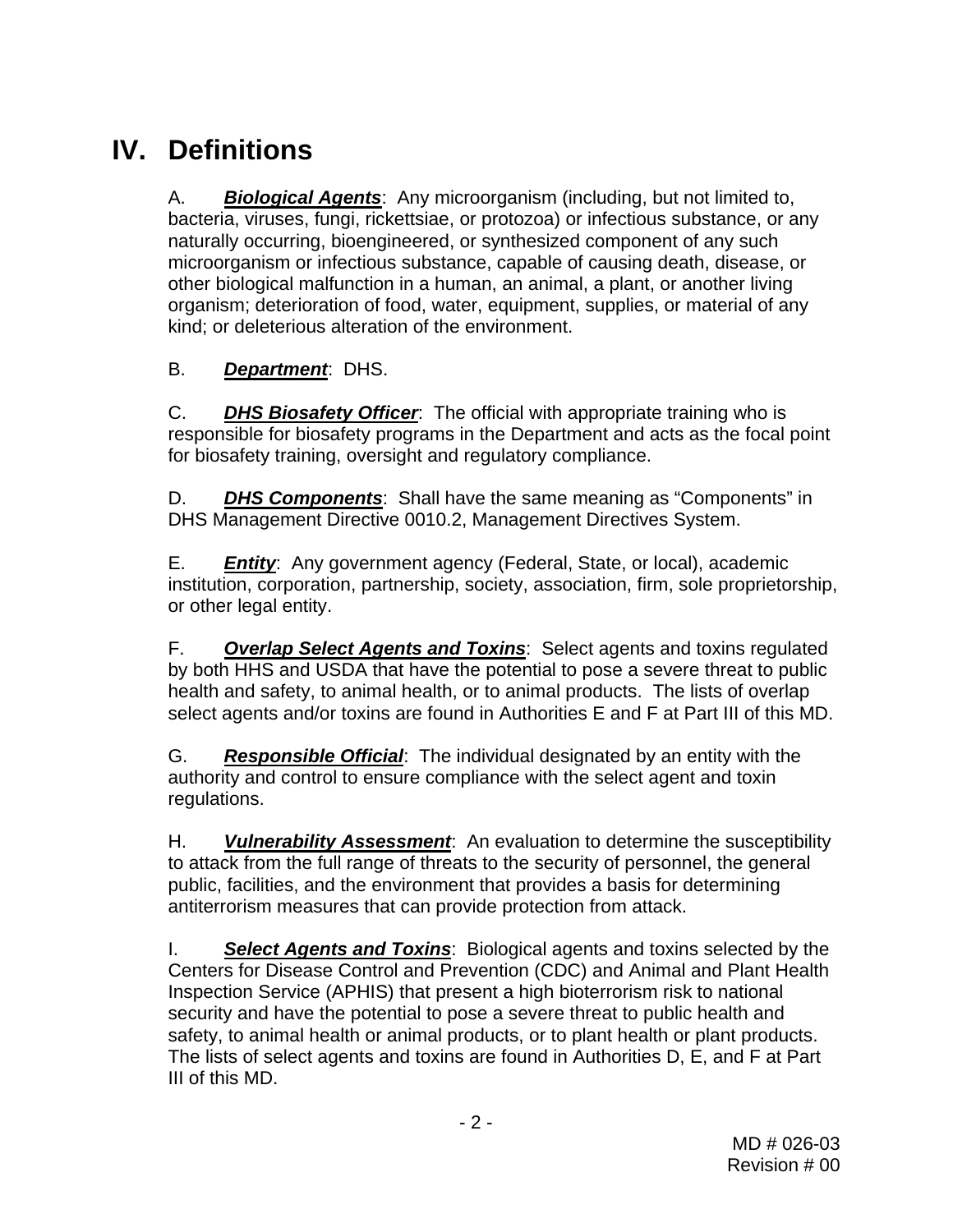J. *Toxins*: The toxic material or product of plants, animals, microorganisms (including, but not limited to, bacteria, viruses, fungi, rickettsiae, or protozoa), or infectious substance or a recombinant or synthesized molecule, whatever their origin and method of production, including any poisonous substance or biological product that may be engineered as a result of biotechnology, produced by a living organism, or any poisonous isomer or biological product, homolog, or derivative of such a substance.

## <span id="page-2-0"></span>**V. Responsibilities**

A. *The Under Secretary for Science and Technology* is the DHS Senior Responsible Official (SRO) and has the responsibility of ensuring the proper implementation of and compliance with this MD, statutes and related regulations for the safeguard of select agents and toxins in activities conducted or sponsored by DHS. To this end, the SRO may delegate specific authority to train for, monitor, and oversee select agent and toxin security within DHS to activities and offices within the Science and Technology Directorate.

1. To establish executive oversight, the SRO will:

a. Ensure that the heads of DHS Components incorporate the provisions of this MD into their policies, procedures, and programs that utilize and involve select agents and toxins as defined herein.

b. Approve any further DHS-wide practice, procedure, or guidance to ensure the safeguard of select agents and toxins in Department activities.

c. Immediately report any substantive incidents of noncompliance with this MD to the Secretary.

d. Coordinate with the Chief Security Officer on the development of minimum security standards for safeguarding select agents and toxins and standards for individuals with access to select agents and toxins, as necessary and appropriate.

e. Support budget requests to meet the requirements of this MD.

2. In addition, to ensure operational compliance the SRO will:

a. Establish and maintain a secure database of all select agent registration documents submitted to the CDC or APHIS by entities performing work on DHS-funded projects. The database will include the current and previous Responsible Officials and alternates.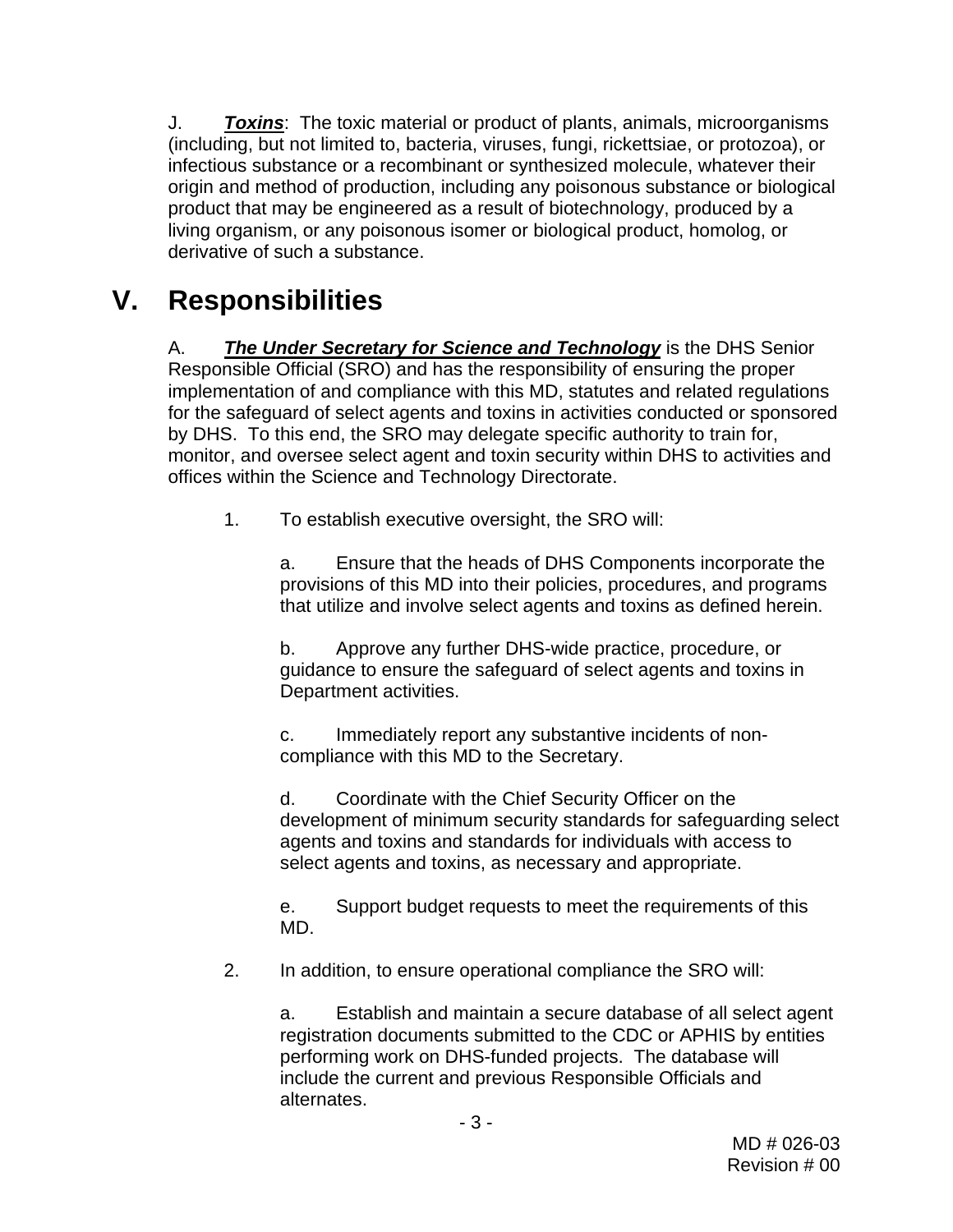b. Develop training and information, as needed, to ensure the safeguard of select agents and toxins DHS-wide.

c. Monitor compliance with the provisions of this MD, to include the development of written security, biosafety/ biocontainment, and incident response plans by DHS Components and sponsored non-DHS entities, as required.

d. Approve any DHS practice, procedure, or guidance concerning select agent and toxin security prior to implementation.

e. Conduct or sponsor site visits and vulnerability assessments of DHS Components and, as authorized, other entities that perform activities utilizing or involving select agents and toxins for DHS when deemed necessary to assess the adequacy of security.

f. Ensure proper reporting of incidents of select agent and toxin theft, loss, or release, and work with the Chief Security Officer to ensure appropriate action is taken with respect to such theft, loss, or release.

g. Monitor remedial activity, as appropriate, with regard to incidents of substantive non-compliance with this MD.

h. Act as the DHS point of contact for the coordination and response to inquiries from public and private entities not involved in the DHS program concerning the safeguard of select agents and toxins utilized or involved in DHS activities.

i. Ensure the maintenance of positive control over select agents and toxins utilized in DHS-supported projects or in the possession of DHS, and monitor and account for these select agents and toxins as mandated in this MD.

B. *The Associate General Counsel for Science and Technology* will coordinate on all policies and procedures concerning select agent and toxin security.

C. *The DHS Chief Medical Officer (CMO)* will review all biosafety/ biocontainment and incident response plans; and coordinate the DHS medical response to all incidents involving a select agent or toxin.

D. *All DHS Components* will ensure all activities that they conduct or sponsor comply with this MD and the other related Federal laws and regulations. In exercising this authority, each DHS Component will: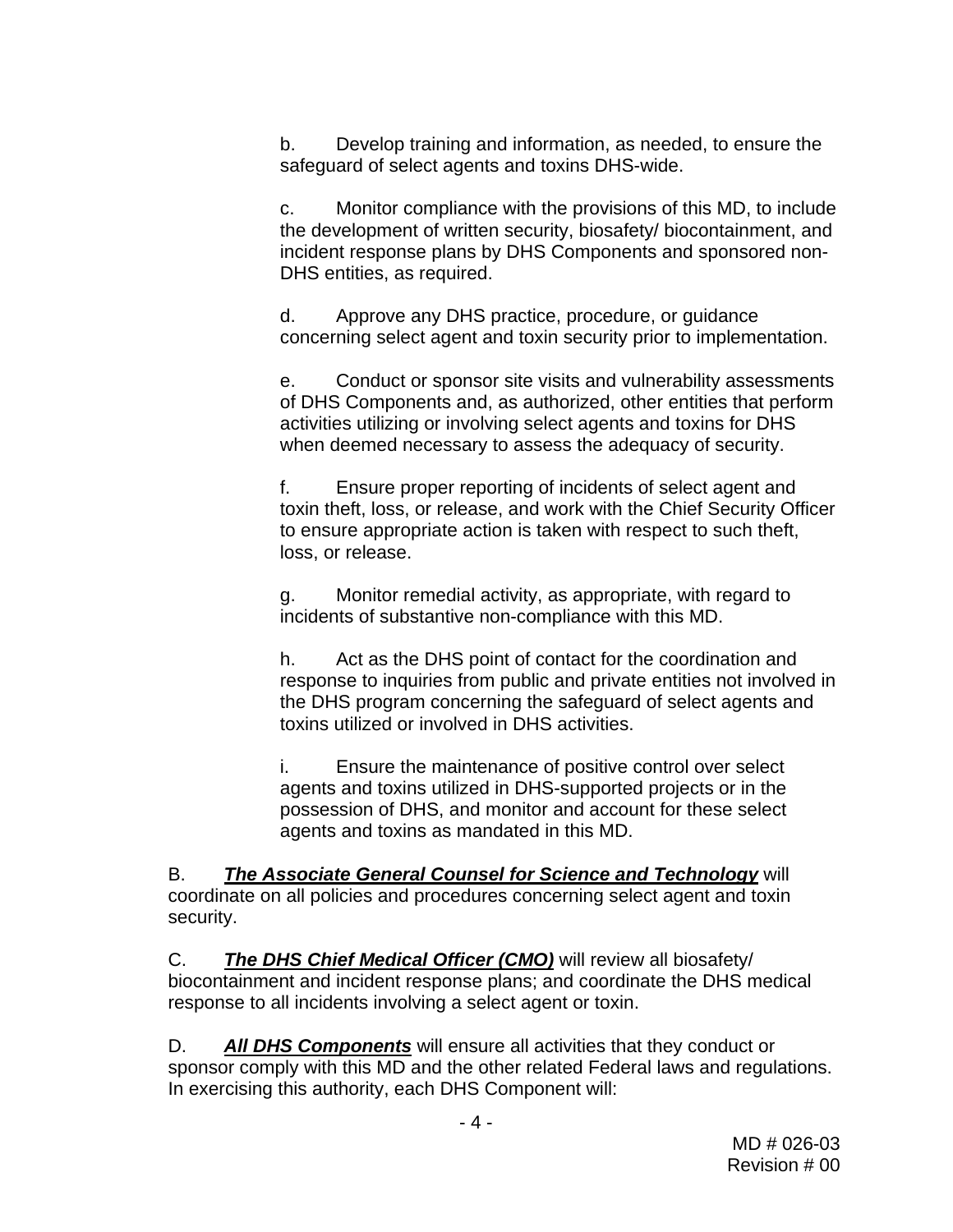1. Establish procedures or guidance to ensure sufficient select agent and toxin security for all activities conducted or sponsored by that DHS Component.

2. Register and obtain the appropriate certificates for all activities utilizing or involving select agents and toxins, as required in Authorities [D–](#page-0-3) [F](#page-0-1) at Part [III](#page-0-2) of this MD. Provide information, as appropriate, to the SRO for inclusion in the secure database.

3. Ensure that select agents and toxins utilized or involved in activities by entities that are sponsored by DHS are registered and have the appropriate certificates as required in Authorities [D](#page-0-3)[–F](#page-0-1) at Part [III](#page-0-2) of this MD. Provide information, as appropriate, to the SRO for inclusion in the secure database.

4. Develop, implement, review annually, and revise appropriately written security, biosafety/biocontainment, and incident response plans that are in compliance with Authorities [D](#page-0-3)–[F](#page-0-1) at Part [III](#page-0-2) of this MD and other Department guidance for all DHS activities that utilize or involve select agents and toxins.

5. Ensure that sponsored entities develop written security, biosafety/ biocontainment, and incident response plans that comply with Authorities [D–](#page-0-3)[F](#page-0-1) at Part [III](#page-0-2) of this MD and other Department guidance, for all activities utilizing or involving select agents and toxins.

6. Conduct drills or exercises in DHS facilities at least annually to test and evaluate the effectiveness of the security, biosafety/biocontainment, and incident response plans. The plans must be reviewed and revised, as necessary, after every drill or exercise and after any incident.

7. Cooperate with and assist, as appropriate, HHS and APHIS personnel conducting inspections as authorized in Authorities [D–](#page-0-3)[F](#page-0-1) at Part [III](#page-0-2) of this MD.

8. Ensure that all personnel who require access to select agents and toxins in DHS facilities receive the required approvals and authorizations (as specified in Authorities [D](#page-0-3)–[F](#page-0-1) at Part [III](#page-0-2) of this MD) as well as appropriate training and information, and are cleared by the DHS Biosafety Officer (BSO).

9. Promptly report the loss, theft, damage, or release of any select agents and toxins through the Chief Security Officer and CMO to the SRO, CDC, and APHIS, and any incidents of noncompliance with this MD through the Chief Security Officer to the SRO.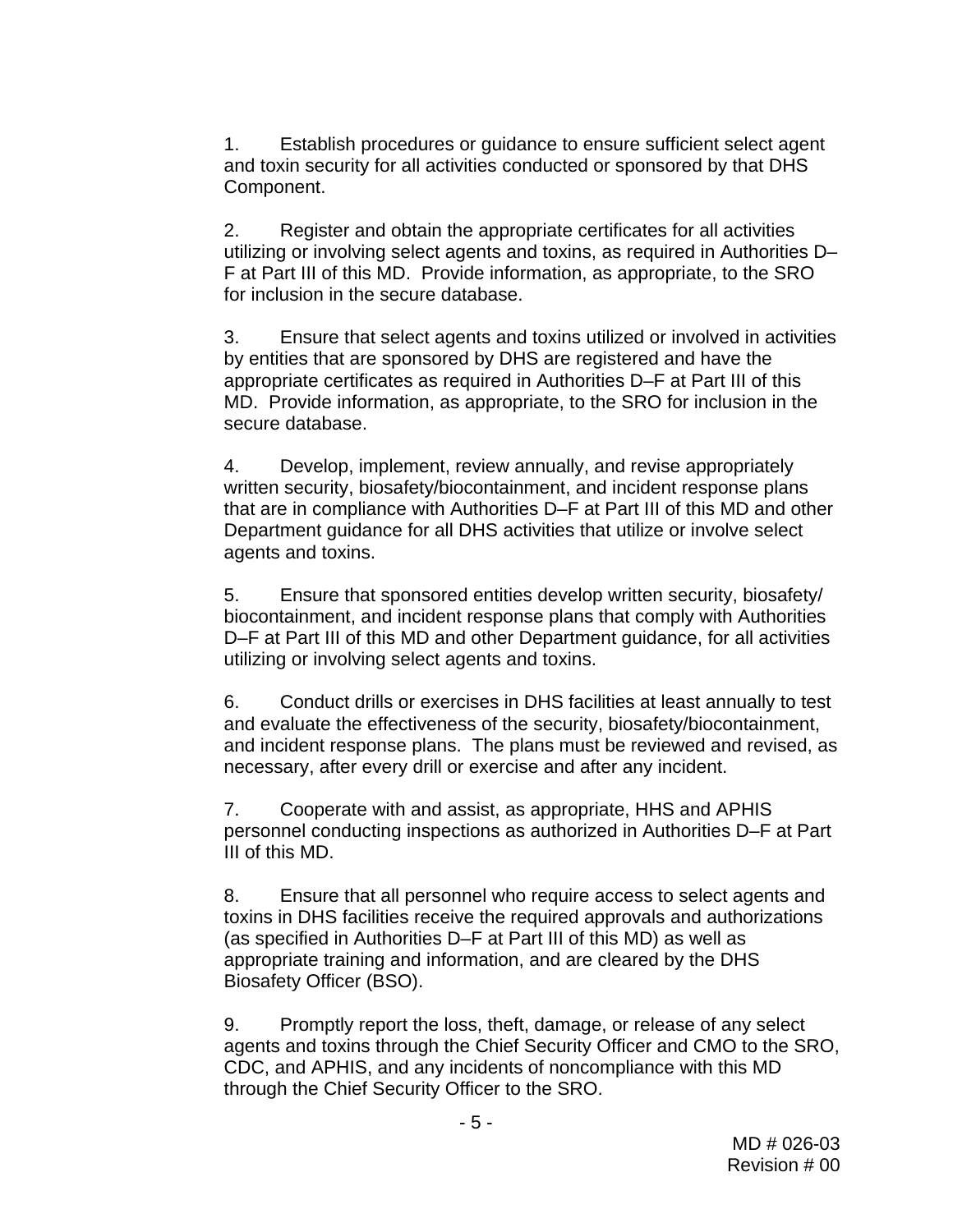10. Forward inquiries from public and private entities not involved in the DHS program concerning select agent and toxin security at DHS or at entities performing activities for DHS through the Chief Security Officer to the SRO for coordination and response.

## **VI. Policy & Procedures**

### A. *Policy*:

1. The establishment and execution of appropriate select agent and toxin security measures are essential to protect important DHS missions and avoid civil and criminal liability.

2. Select agent and toxin security measures compliant with Department standards and the HHS and USDA regulations implementing the Public Health Security and Bioterrorism Preparedness and Response Act of 2002 shall be applied to all activities conducted or sponsored by the Department. In the event of any conflict between this MD and the HHS and USDA regulations, those regulations will control.

3. All DHS Components, and all entities performing activities for the Department shall have a certificate of registration from HHS or APHIS, as required by Authorities [D](#page-0-3)–[F](#page-0-1) at Part [III](#page-0-2) of this MD, before using, possessing, transferring, or receiving select agents and toxins; and a certificate of registration from HHS and APHIS, as required by Authorities [E](#page-0-0) and [F](#page-0-1) at Part [III](#page-0-2) of this MD, before using, possessing, transferring, or receiving overlap select agents and toxins.

4. Proper storage, management, and safeguards which may be issued by the Department, will be used to prevent loss, theft, diversion, damage, and unauthorized use of all select agents and toxins. Additionally, security controls, as required by Authorities [D-](#page-0-3)[F](#page-0-1) at Part [III](#page-0-2) of this MD, shall be provided against unauthorized access.

5. Select agents and toxins shall be actively monitored and accounted for from identification through transfer and final disposition, to include destruction, via the employment of stringent property control processes including the execution of chain-of-control documentation and destruction logs.

6. Incidents of loss, theft, damage, or release of any select agents and toxins will be reported promptly through the Chief Security Officer and CMO to the SRO, CDC, and APHIS.